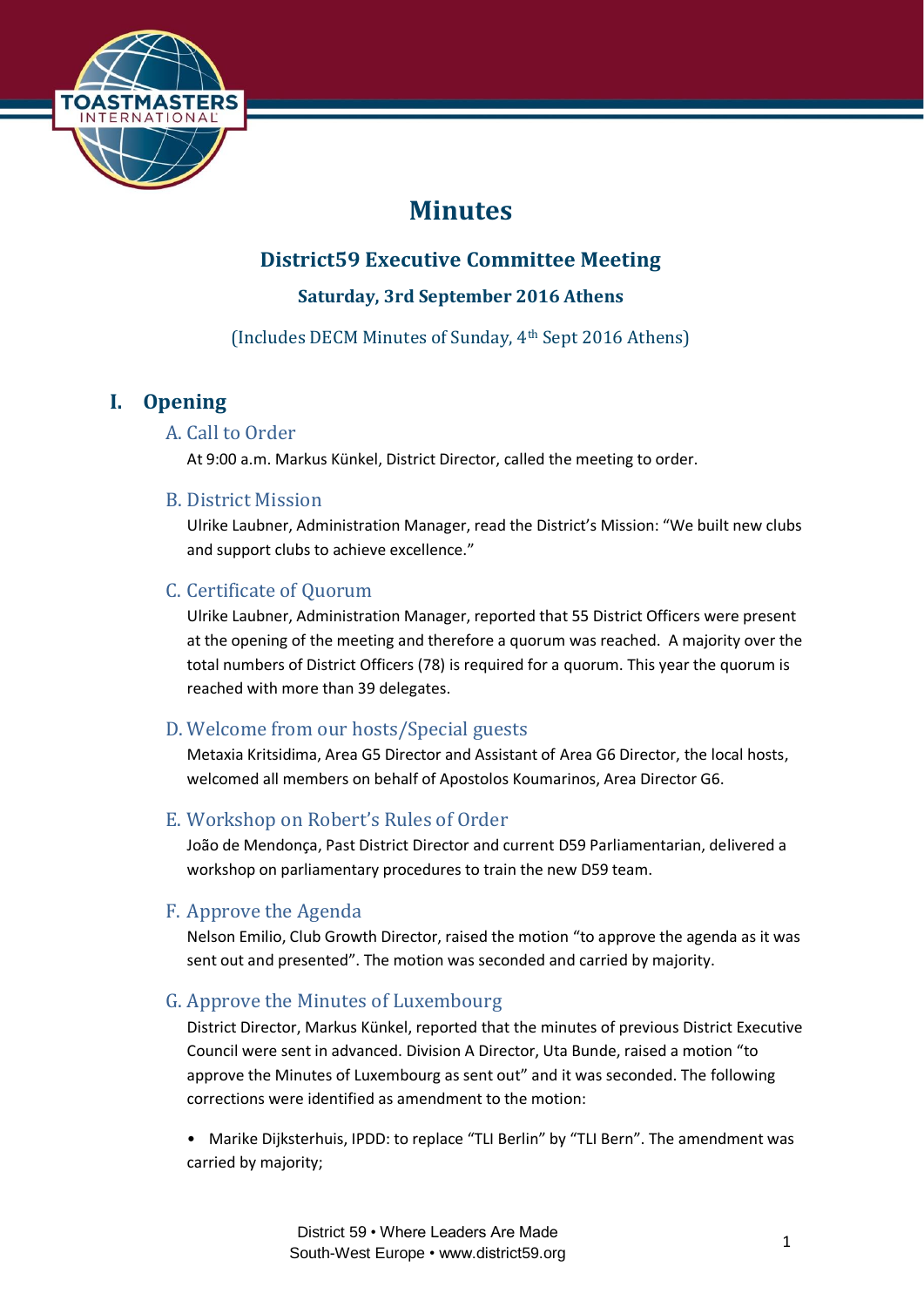• Emilia Fossati, Division K Director: to replace the name of the club "Madeira" by "Almeida". The amendment was carried by majority.

## **II. District Business**

## A. The District Success Plan

#### 1. District Vision and Goals

Markus Künkel, District Director, informed that the District objective is to reach President's Distinguished District status again. As this had been a joint endeavour, details were pointed out during the following items:

#### 2. Program Quality Goals

Ana Isabel Ferreira, Program Quality Director, presented the Education and Training report.

In 2015-2016 D59 closed the year with 225 Clubs, due to the incorporation of Greece into area G5 and 12573 payments. The district was awarded "Distinguished Status". The Analysis has shown that there are 19 week clubs (<12 members/club), 32 understrength clubs (>12≤19 members/club), 6 clubs at risk to be suspended, and 30 prospective Clubs.

Therefore, strategy is to focus on:

- raise membership retention rate
- build bridges between divisions and areas that are geographically spread
- search for more corporate clubs

In order to receive "President's Distinguished Status" D59 must fulfill the following requirements:

- more than 18.988 payments (8% net membership growth)
- More than 244 clubs (8% of net club growth)
- 60% membership retention

Detailed information was demonstrated in the presentation by Ana Isabel Ferreira.

#### 3. Club Growth Goals

Nelson Emilio, Club Growth Director, presented the Membership and Club Growth report.

Following the goals for 2016-2017 the district has allocated a budget for club growth and will focus on the following program and actions:

Club retention program:

- train and assign club coaches for weak clubs
- support understrength clubs with mentors to regain 25 members
- raise Membership retention under responsibility of VPE and VPM
- support new clubs with 1 or 2 members in the first 6 months

District 59 • Where Leaders Are Made South-West Europe • www.district59.org <sup>2</sup>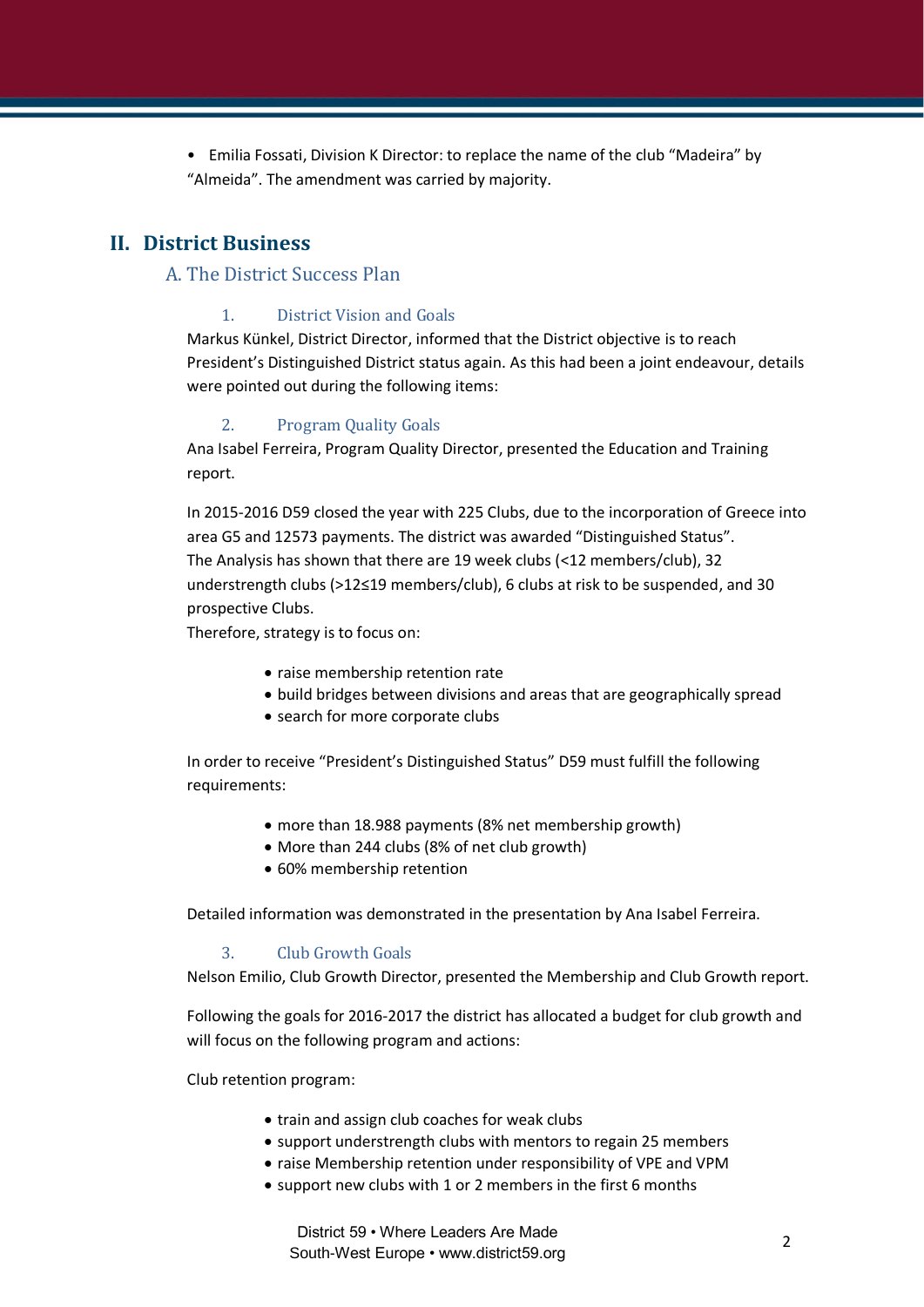The detailed budgets for District, Division and Areas were included in the presentation by Nelson Emilio.

Detailed analysis on the Division Success Plans provided by the division and a recommendation by District59 can be viewed in the presentations as well.

#### 4. Q&A / Approve DSP

Uta Bunde, Division A Director, raised the motion to approve the District Success Plan as sent out and presented, and it was seconded.

Marike Dijksterhuis, IPDD, raised a point of information questioning if the part of the DSP that was going to be approved does not include the District Budget. Markus Künkel, DD, confirmed that it is not included, as it was a separate item on the agenda to be voted upon *(see below)*.

Then, Uta's motion was carried.

#### B. Division Success Plans

Division Success Plans were presented according to the agenda, in a non-alphabetical order, "to see what the neighbour does", Markus Künkel explained. Changes to the presenter are marked below with an\*

- Division A- France, presented by Uta Bunde
- \*Division F- France, presented by Valérie Wynbelt Fraser (Area F1 Director) and Pascal Vilarem (Area F3 Director)
- Division B- Belgium, presented by Christa Filip
- Division C- Netherlands, presented by Chantale Evertsz
- Division D- Portugal, presented by Barbara Piedade
- Division K- Spain, presented by Emilia Fossati
- Division L- Portugal, presented by Norberto Amaral
- \*Division H- Spain, presented by Eric David (Area H2 Director)
- Division M- Portugal, presented by Gustavo Amaro
- Division E- Switzerland, presented by Angela Saxby Robbins
- Division I- Switzerland, presented by Nina Carrasco
- Division J- Switzerland, presented by Pavel Savitch
- Division G- Italy, presented by Francesca Gammicchia

Gustavo Amaro, Division M Director, moved to approve the Division Reports as presented and it was seconded. The motion was carried by majority.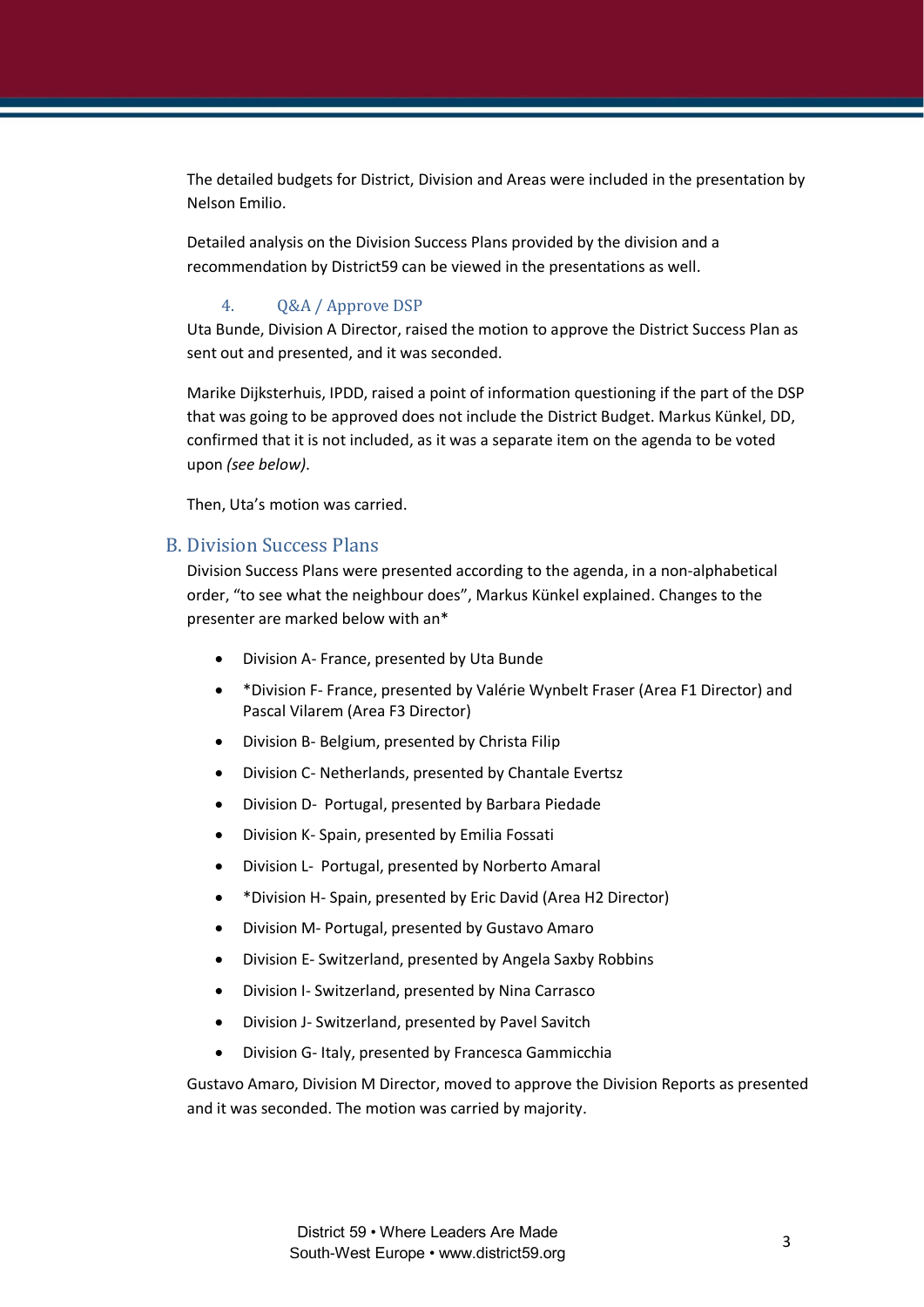#### C. District Budget

Zukhra Abdumalikova, Finance Manager, presented the Draft of the District Budget.

Zabdiel Dominguez, Area I2 Director, raised a point of Information on how cost of joint events of different areas could be reimbursed. Zukhra Abdumalikova, Finance Manager, replied that the total amount should be divided between areas and each area must submit its part using the same receipt. Each area needs to add the name of the event in the form. The same receipt of a joint event can be submitted by each Area Director with clear description, i.e. "Joint COT Area 1, 2 ,3, 4" and mark own area.

Emilia Fossati, Division K Director, raised a point of information about the possibility to change the bank account in every submission. Zukhra Abdumalikova, Finance Manager, answered that this will be checked and informed later.

Ines Nijman, Area C8 Director, moved to approve the Budget as presented and it was seconded. The motion was carried.

#### D. Marketing & PR Goals

Francesco Fedele, Public Relations Manager, presented the Marketing and PR goals.

Aries Marques, Area J1 Director, moved to accept the PR report and the motion was seconded. The motion was carried.

## **III. New Business**

#### A. Disciplinary Hearing

Following to policy and protocol 3.0, a disciplinary hearing was held by reading and explaining, where necessary, the corresponding proceedings. According to the protocol 3.0 of the governing documents, the charged member, MT, had been informed on the procedure and the possible disciplinary action by regular mail plus email in due time before the DECM. Markus Künkel, District Director, informed that the member had chosen not to be present, nor did he answer to the skype invitation made by the presenter. He did not reply within the timeframe defined in the protocol, i.e., 48 hours before the DECM.

Markus Künkel, District Director, read out the hearing procedure and made it clear that all information was strictly confidential and that this was not a court of law proceeding. Marike Dijksterhuis, Immediate Past District Director, then read the testimonials. As the charged member was not present, neither physically nor via telecommunication, nor had he appointed a representative before (nor after) the 48 hours limit in advance of the DECM.

The committee presented the following motion, which was seconded:

**MOTION:** *«Following protocol 3.3, the charged member shall: a. Receive public written censure by the committee*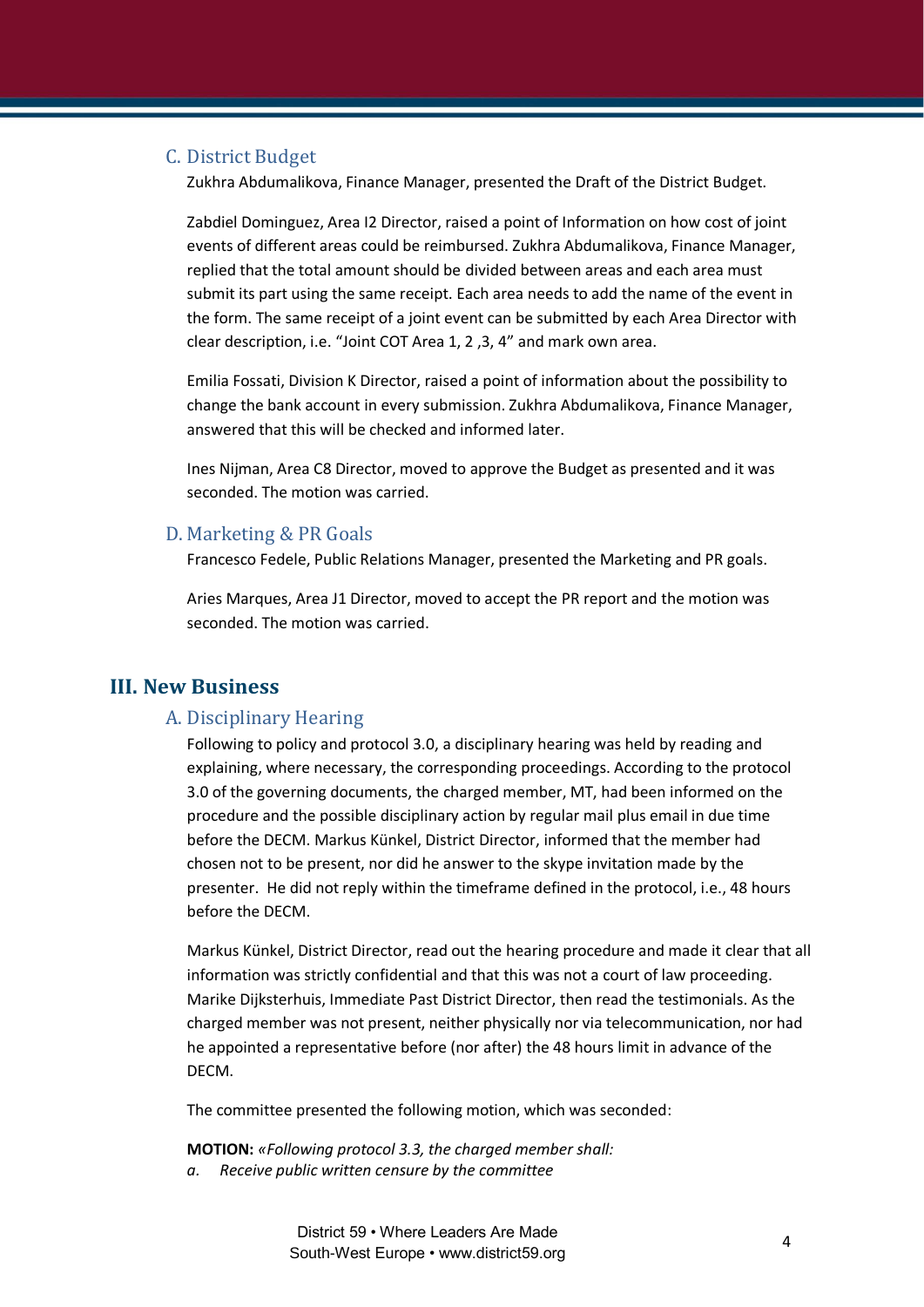- *b. Be suspended from participation in district events for 18 months (as of today, Sept. 3, 2016)*
- *c. suspended from eligibility to be elected or appointed to district office for 18 months (as of today, Sept. 3, 2016)*
- *d. Furthermore, we the DEC of D59 request that the Board of Directors conduct a disciplinary hearing to consider removing the individual from good standing with Toastmasters International »*

The following points of information were raised

- by Alexandra Dimian, Area A3 Director: *"Will there be a possibility that the member can present his opinion in Madrid?"* Answer by Markus Künkel, DD: His information came not within the timeframe according to the protocol, meaning 48 hours before the DECM;
- by Pascal Vilarem, Area F3 Director: *"Is there any physical evidence to support the decision to be made now?"* Answer: There are testimonials from members. For reason of confidentiality, the District Director and Immediate Past District Director were not authorized by the complaining members to bring personal information, such as names into this meeting, but only a summary of all information, i. e. emails, websites and facebook posts serving as references in this case.
- by Eric David, Area H2 Director: *"Why did it take so long to take an action?"* Answer: It is impossible to respond to actions that happened in the past. D59 is not a legal entity and is not allowed to take any legal action, i.e. bringing this case to a court. D59's actions are limited and can only submit this case to TI Headquarters. They are the only entity that can expel a member or remove a club;
- by Alexandra Dimian, Area A3 Director: *"Why did you choose to hear only one side of this case?"* Answer: The member has decided not to answer in time and missed his chance to talk to be heard in this meeting;
- by Em Ajogbe, Area B1 Director: "*Why do you expect us to decide on anything without showing any evidence?"* Answer: The information on the case was sent out beforehand;
- by Cristina Juesas, Area H4 Director: "*How many people have complained?*" Answer: 8;
- by Pavel Savitch, Division J Director: *"What do you mean with 'the information is public'?"* Answer: It was made public by the charged member himself on the Internet, Toastmasters' pages and on Facebook;
- by Ricardo Fonseca, Area M2 Director: *"Will he ever get the chance to be heard?"* Answer: Yes, he can be heard at the next level, if he follows the procedure.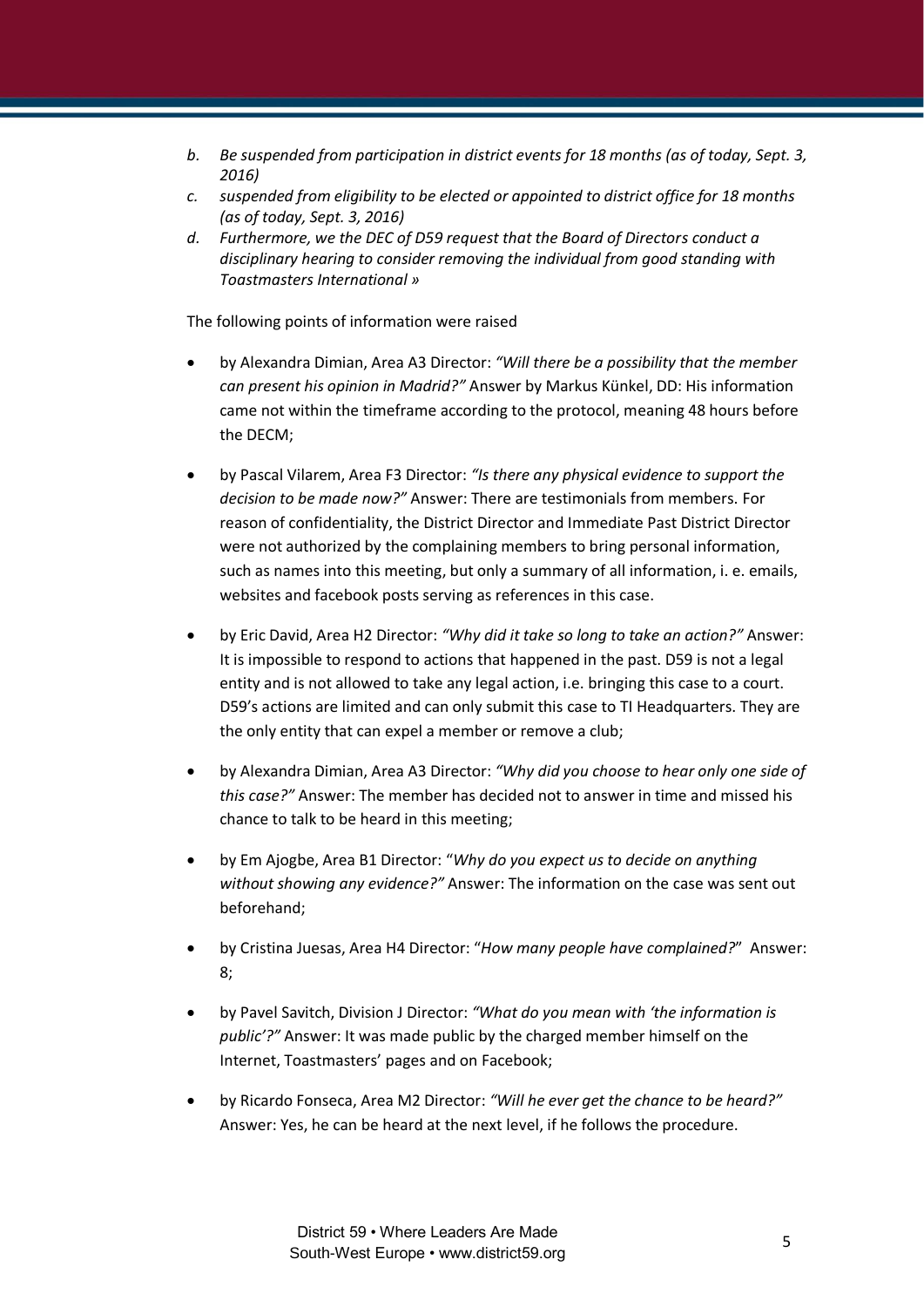Chantale Evertsz, Division C Director, moved to close the debate. It was seconded. A quorum of 2/3 was needed to carry this motion. Results: In favour: 51; Abstentions: 2; Against: 2. The motion was carried.

#### Results of the main motion:

This motion required 2/3 of the assembly in favour to be carried, i.e., 37 votes. Results: In favour: 38; Abstentions: 13; Against: 8. The motion was carried.

Nelson Emilio, Club Growth Director, moved the motion to make a break to have lunch and it was seconded. The motion was carried.

#### B. Contest Rules for Fall 2016

Ana Isabel Ferreira, Program Quality Director, presented the rules according to the rulebook and last D59 decisions on the number of speeches required to participate in a contest. A doubt on interpretation of last Dec's on this subject was discussed and it was clarified by Ana Isabel that the rule is as follows:

For the International Contest (English or other language) it requires six speeches to be a contestant. For all other contests, like Table Topics, Humorous, Evaluations or Tall Tales this requirement is not mandatory.

Uta Bunde, Division A Director, raised a point of information on when the decision will be made for the languages in Winterthur? Ana Isabel's answer: that decision will probably be made at the DECM in Madrid. Markus Künkel added, that this was necessary according to the rules before the start of the respective contest season.

#### C. Nomination Committee

Marike Dijksterhuis, IPDD, presented the District Leadership Committee for the term 2017-2018 as chair of this committee. Due to the reformation process, next year we will have one District Director and three persons for both PQD and CGD. The new Districts will be (provisional designation till TMI assigns a District number):

- A. Portugal, Spain and Andorra;
- B. France, Belgium, Luxembourg, Netherlands;
- C. Italy, Switzerland, Greece and Austria.

The schedule for this process was presented. Accordingly, interviews for nominations to the incoming Executive Committee will start on  $1<sup>st</sup>$  January 2017. Marike Dijksterhuis asked all Division Directors to assign a member to integrate him/her into her committee. Marike Dijksterhuis informed that Austria, which belongs currently to District 95, will be invited by her to join her committee.

#### D. Application of extraordinary budget

Markus Künkel, District Director, presented the motion to apply for an extraordinary budget for marketing and travel from TMI. This additional money will be needed to cover additional expenses for the current term with a large number of weak and understrength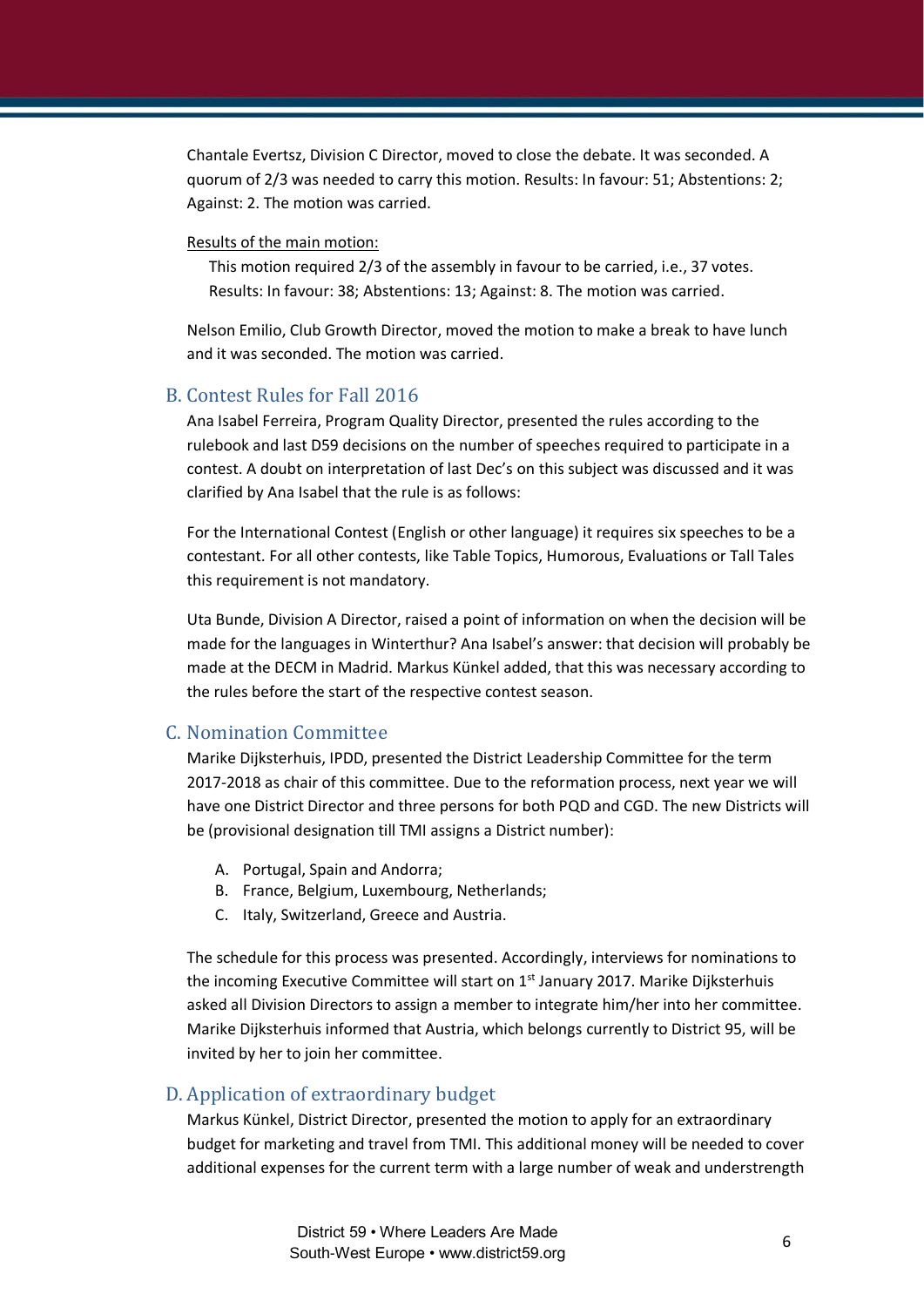cub, for the transitional term, when 3 PQD and 3CGD will be prepared for setting up new districts for the term 2018-2019. Stretched over four fractions, this extra money should ensure that reformation could be followed through as planned and that that trained and skilled committee members would be on future boards.

Ute Bunde, Division A Director, moved to accept the application for an extraordinary budget, and this was seconded. The motion was carried.

#### E. Others

• Conference Fall 2017 – Proposal/Intentions

Markus Künkel, District Director, informed that Districts would like to receive proposals for next Conferences in Fall 2017 and Spring 2018 *(a joint conference with D95).* Francesca Gammicchia, Division G Director, showed her intention to make a proposal for District Conference on the Fall 2017 in Rome or Florence. She will present the proposal within the next months.

New Fees Increase

Robert Johnstone, Area A5 Director, raised a point of information on the subject of CEO salary. Markus Künkel, District Director, informed that a special session will be held on Sunday to clarify this subject.

#### • Schedule next DECM

Uta Bunde, Division A Director, raised the following point of information if the DECM can take place on a Sunday. Marike Dijksterhuis, IPDD, answered: The DECM cannot take place on Sunday due to decisions that have to be made before the DCM and the start of the contests.

## **IV. Adjournment**

Markus Künkel, District Director, adjourned the meeting until 11th November 2016 in Madrid. The meeting was adjourned at 13.25 pm.

Annex:

## **Annex:**

**All presentations are accessible via:** http://www.district59.org/officer-resources/district-executive-committee/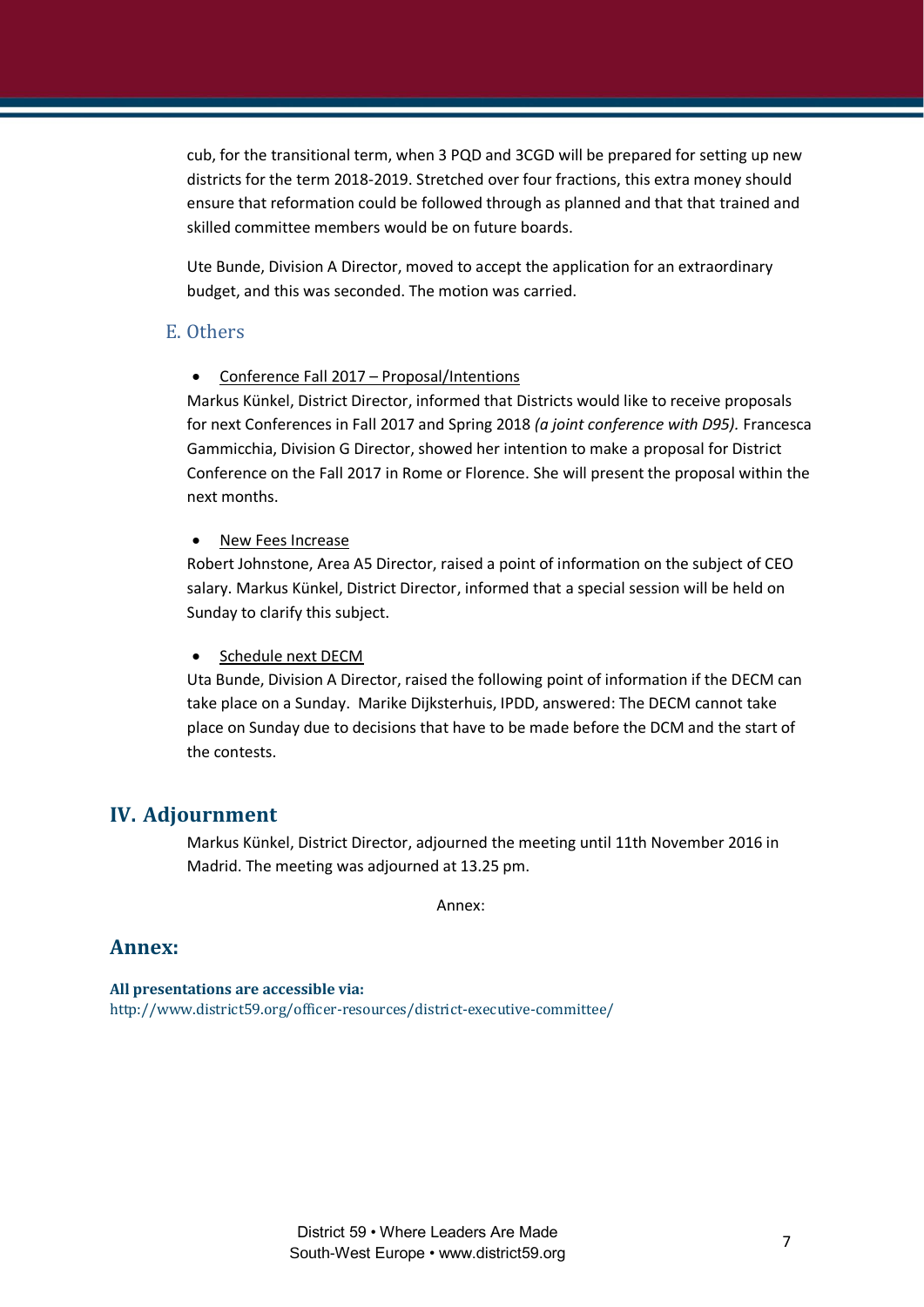## **Minutes District59**

# **Executive Committee Meeting Sunday, 4th September 2016 Athens**

## **I. Opening**

## A. Call to Order

At 12:10 a.m. Markus Künkel, District Director, called an extraordinary meeting to order with just one subject in the agenda: The Hearing decision. He explained that an issue on the number of people voting has arisen. There were more votes counted than people present in the meeting and this could represent a fairness issue. Therefore, a new voting should be held allowing this decision to be transparent and fair to all DECM members.

#### B. Certificate of Quorum

Ulrike Laubner, Administration Manager, reported that 58 District Officers were present in the meeting by counting the ballots and checking people in the room. Since a majority of the total number of District Officers (78) represents a quorum, this meeting fulfilled the criteria.

#### C. Approve the Agenda

Nelson Emilio, Club Growth Director, move *"to approve the agenda as it was defined by District Director verbally"*. The motion was second and was carried by majority.

#### D. Approve the Agenda

The Board raised a motion to add this voting to the minutes of the DECM. The motion was carried.

## **II. District Business**

## A. Disciplinary Hearing

Markus Künkel, District Director, explained that no discussion was needed, only a new voting. The motion was displayed again on the screen.

**MOTION:** *«Following protocol 3.3, the charged member shall:*

- *a. Receive public written censure by the committee*
- *b. Be suspended from participation in district events for 18 months (as of today, Sept. 3, 2016)*
- *c. suspended from eligibility to be elected or appointed to district office for 18 months (as of today, Sept. 3, 2016)*
- *d. Furthermore, we the DEC of D59 request that the Board of Directors conduct a disciplinary hearing to consider removing the individual from good standing with Toastmasters International »*